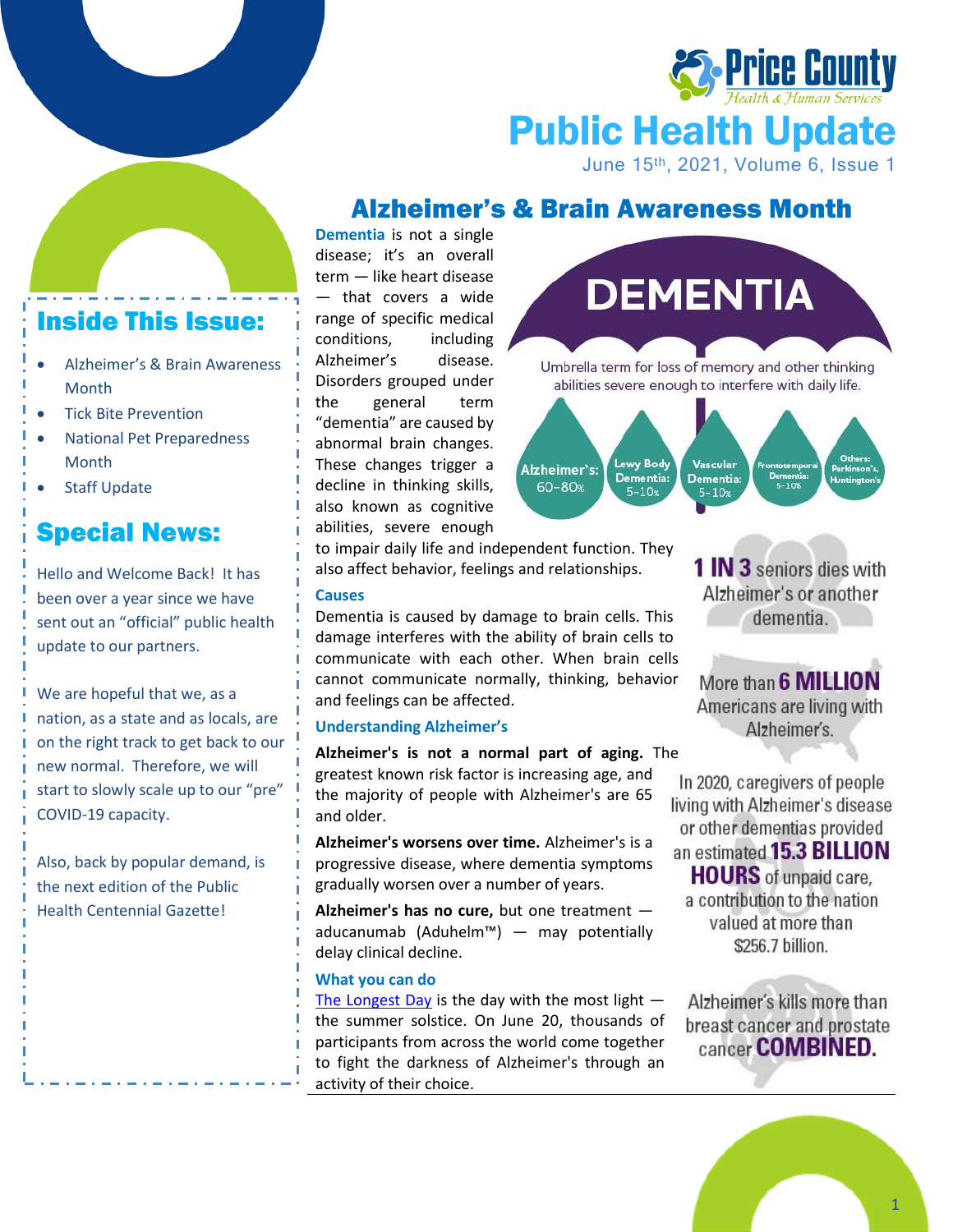### Tick Bite Prevention

When enjoying time outdoors, it is important to be aware of ticks and take steps to protect yourself. You can take several steps to "fight the bite" and prevent illnesses spread by ticks, including using personal protection, removing ticks as soon as possible, and getting rid of ticks in your yard.

There are many diseases that can be spread by ticks in Wisconsin. Anaplasmosis, babesiosis, ehrlichiosis, Lyme disease, Powassan virus infection, and Rocky mountain spotted fever are among the diseases that can be spread by ticks. Most tickborne diseases in Wisconsin are spread by the black-legged tick (also known as the deer tick). Ticks are typically most active in Wisconsin from May to September, but it is still important to use caution year-round.

#### **Tick Bite Prevention**

**PROTECT YOURSELF FROM BITES.** Wear insect repellent with 20% or more DEET. Wear a long-sleeve shirt and pants while outdoors.

**AVOID TICK-HEAVY AREAS.** Ticks like to live in tall bushes and other vegetation. When walking on trails, stay in the center and do not go off into the brush.

**PERFORM DAILY TICK CHECKS.** Check your entire body after being outside, even if you were only in your yard. Shower as soon as possible after coming in from the outdoors.

**TUMBLE DRY CLOTHES AFTER BEING OUTDOORS.** Tumble dry your clothes on high heat for 10 minutes to kill any ticks that may have come in on your clothes.

**PREVENT TICKS ON ANIMALS.** Try to prevent pets from bringing ticks into your home by not allowing them in tick-infested areas, and by using veterinarian-prescribed tick collars or spot treatment.

#### **Tick Removal: Dos and Don'ts**

Don't panic if you find a tick embedded on your body. Simply remove it as soon as possible following these recommendations:

| Do                                                       | Don't                                                                                                                                    |
|----------------------------------------------------------|------------------------------------------------------------------------------------------------------------------------------------------|
| • Grasp tick with a narrow-                              | · Don't use petroleum jelly,                                                                                                             |
| bladed tweezers as close as                              | a hot match, nail polish, or                                                                                                             |
| possible to the skin.                                    | other products.                                                                                                                          |
| • If tweezers are not                                    | • Don't handle tick with bare                                                                                                            |
| available, use fingers                                   | hands.                                                                                                                                   |
| shielded with tissue paper                               | • Don't squeeze, crush, or                                                                                                               |
| or rubber gloves.                                        | puncture the body of the                                                                                                                 |
| • Pull upward and out with a<br>firm and steady tension. | tick, which may contain<br>infectious fluids. Do not<br>twist, as this can cause the<br>mouthparts to break off<br>and stay in the skin. |
|                                                          |                                                                                                                                          |

After removing the tick, use rubbing alcohol to clean the bite site and wash hands. It is important that a tick be properly removed as soon as it is discovered. **Visit your doctor if you have a rash or fever within 30 days of removing a tick or after possible tick exposure**. It is important to tell them when and where you may have come into contact with the tick.



If you spend time outdoors often, download the Tick

[App,](https://thetickapp.org/prueba/about-the-app/) a free smartphone app from our partners at the [Midwest Center of Excellence](http://mcevbd.wisc.edu/ticks)  [for Vector-Borne Disease](http://mcevbd.wisc.edu/ticks) that allows people living in areas with a high risk of Lyme disease to report ticks, learn



tick bite prevention tips, and help researchers understand ticks and the illnesses they spread.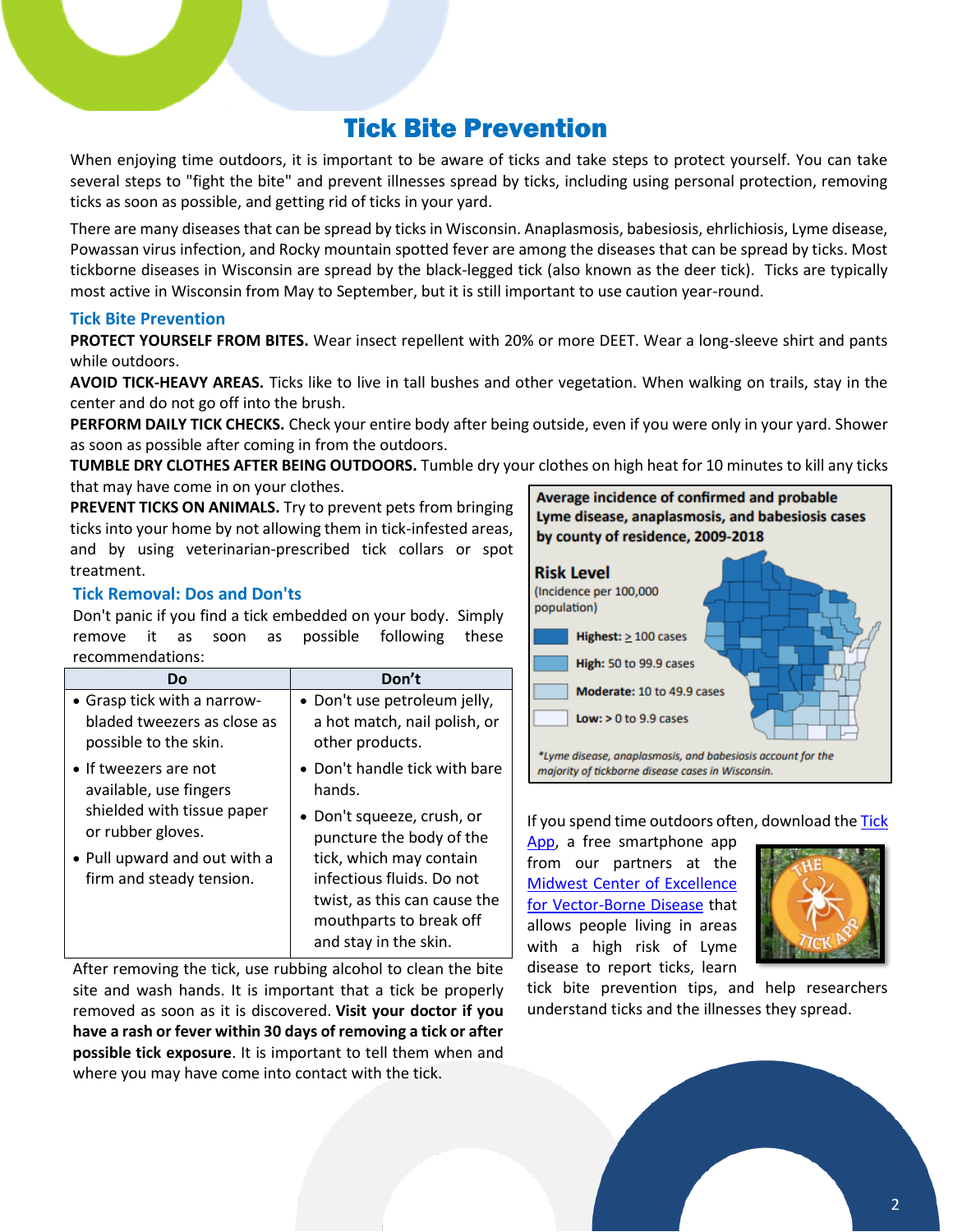## National Pet Preparedness Month

Your pets are important member of your family! This is why they should be included in your family's emergency plan. To prepare for the unexpected, keep your pets in mind as you follow these tips:

- 1. Make a plan.
- 2. Build an emergency kit.
- 3. Stay informed.

#### **Make a Plan**

If you have a plan in place for you and your pets, you will likely encounter less difficulty, stress and worry when you need to make a decision during an emergency.

- **Know what to do with your pet during an evacuation.** Many public shelters and hotels do not allow pets inside. Know a safe place where you can take your pets before disasters and emergencies happen.
- **Develop a buddy system.** Plan with neighbors, friends, or relatives to make sure that someone is available to care for or evacuate your pets if you are unable to do so.
- **Have copies of your pet's vaccination record, and make sure your pet is microchipped.** Keep your address and phone number up-to-date and include an emergency contact outside of your immediate area.
- **Keep contact information for your local emergency management office or animal control office and shelters** on hand in case you become separated from your pet.

#### **Build a Kit for your Pet**

Just as you do with your family's emergency supply kit, think first about the basics for survival. Review your kit regularly to ensure that their contents are fresh.

- **Food and Water.** Keep several days' supply of both. Keep food in an airtight, waterproof container, and have a water bowl to use.
- **Medicine.** Keep an extra supply of the medicine your pet takes on a regular basis in a waterproof container.
- **First aid kit.** Include items appropriate for your pet's emergency medical needs.
- **Backup collar with ID tag and a harness or leash.** Have copies of your pet's registration information in a waterproof container and available electronically.
- **Traveling bag, crate or sturdy carrier** for each pet.
- **Grooming items.** Pet shampoo and other items, in case your pet needs some cleaning up.
- **A picture of you and your pet together.** If you become separated from your pet, a picture will help you document ownership and allow others to assist you in identifying your pet.
- **Sanitation needs.** Include pet litter and litter box, trash bags and other items to provide for your pet's sanitation needs.
- **Familiar items.** Put favorite toys, treats or bedding in your kit to reduce stress for your pets.

#### **Stay Informed**

- Stay informed of current conditions and know how you will receive emergency alerts and warnings.
- Download the FEMA app to get weather alerts for up to five different locations anywhere in the United States.
- Always bring your pets indoors at the first sign or warning of a storm. For more information about how to prepare your pets, visit [https://www.ready.gov/pets.](https://www.ready.gov/pets)